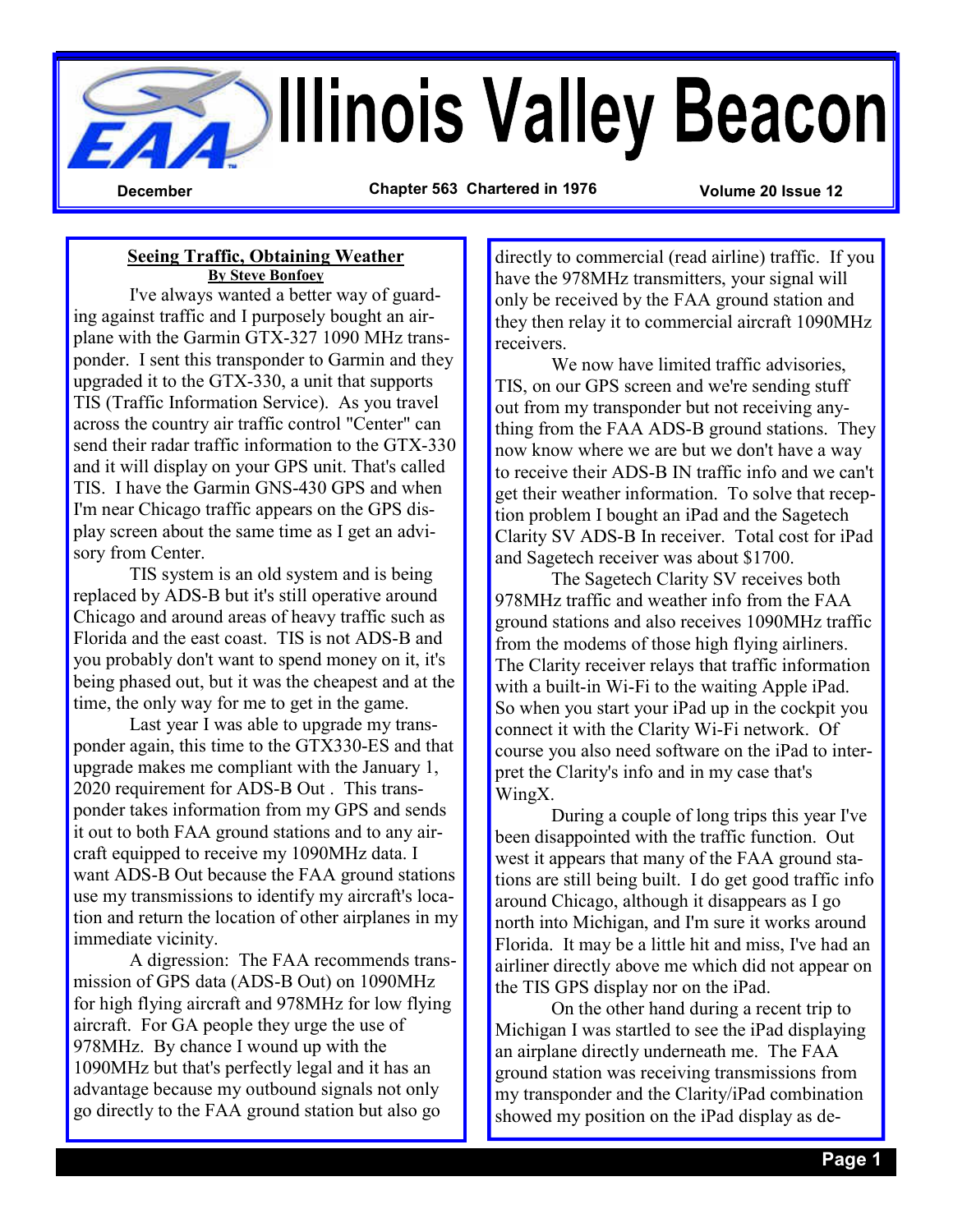scribed by that FAA ground station. Meantime the iPad's GPS was also following my flight path and also plotting it on the iPad's display. One was on top of the other.

#### **Battery life and heat.**

 Both the ADS-B receiver and the iPad can be battery powered and I've read reports of the iPad shutting down in flight, probably due to heat. There's a lot going on in there. The ADS-B receiver I use, the Sagetech Clarity SV, has a reputation for becoming very hot and the unit will shut down if it exceeds design temperatures. Recently Sagetech responded to complaints and sent sun umbrellas that fit over the top of the unit and they plan to release a small fan.

 Dick Barthel wise'd me up when he pointed out the obvious -- a battery produces heat. If we had a steam engine sitting on our instrument panel and producing power, no one would be surprised to see smoke from the exhaust stack, escaping steam, and a red hot boiler. Using a lithium battery to produce the same power from chemical reactions in a tight little container can produce hot surfaces. The solution is to plug both iPad and ADS-B receiver into the instrument panel cigar lighter and bypass their internal batteries. Take your electrical power directly from the aircraft alternator. By chance I had always done so and temperatures in the iPad and ADS-B receiver, even before the umbrella, have never been problem.

## **Cockpit mounts for the iPad.**

 I tried one on the control wheel and didn't like it. I use a suede cover for my iPad that won't slide off my knee. If the sun washes out the screen I can move it and I can toss it aside when it is not needed.

#### Enroute

 We downloaded Duat info for the airports and weather systems along our flight path before we left the FBO and WingX immediately organized it for us. Now, as we cross the country the FAA provides updates to the Duats data via 978MHz. WingX advises us if the weather appearing on the iPad is old Duats weather or current ADS-B Duat weather. I believe all of the information you can get from flight weather briefer is available via ADS-B and it is presented in clearly understandable language and graphic displays and is well organized

for your flight.

 If the iPad display becomes cluttered with traffic from airline 1090MHz transponders, a WingX option will filter out airplanes 3,000 above you and 3,000 below. The FAA filters traffic too, sending you only aircraft within a radius of 15 miles and +/-3500 feet. (That's why they want to know where your are.) WingX won't block out FAA transmitted traffic at 15 miles but does block FAA traffic depictions beyond its +/- 3000 foot band.

 Resuming our flight, your WingX app on the iPad shows your airplane traveling your planned route and the WingX GPS provides a TAWS or Terrain Awareness Warning System. If you are flying down a mountain valley WingX warns if the surrounding mountain peaks are above your altitude. Prior to departure, on the route planning page, it showed segment by segment, whether your planned course and altitude would get you over or around those mountains.

 As you fly along the moving map on the iPad is showing, based on ADS-B, which airports are VFR and which are IFR and it changes their classification as conditions change. The background map is either the VFR or IFR map.

 Touch the iPad screen over an airport and you can call up the current airport weather or you may add to or remove it from your planned route. You can also get the runway diagram and the TERP approach charts.

 As you approach your destination airport WingX advises you of the descent rate in feet per minute to descend to the airport.

 Ever struggle to advise Peoria Approach of your present position before entering Class C airspace? On the WingX moving map page touch the lower left corner and it will tell you. "Twenty miles out on the 200 degree radial from PIA VOR".

#### End

 Enabling data sharing with FAA ground stations is the objective of NextGen. By January 1, 2020 your transponder must be capable of obtaining your GPS data and transmitting to FAA ground stations. To make that investment palatable to us, the FAA is giving us weather and traffic info. That's the deal. At the rate computer technology is going, inexpensive solutions for the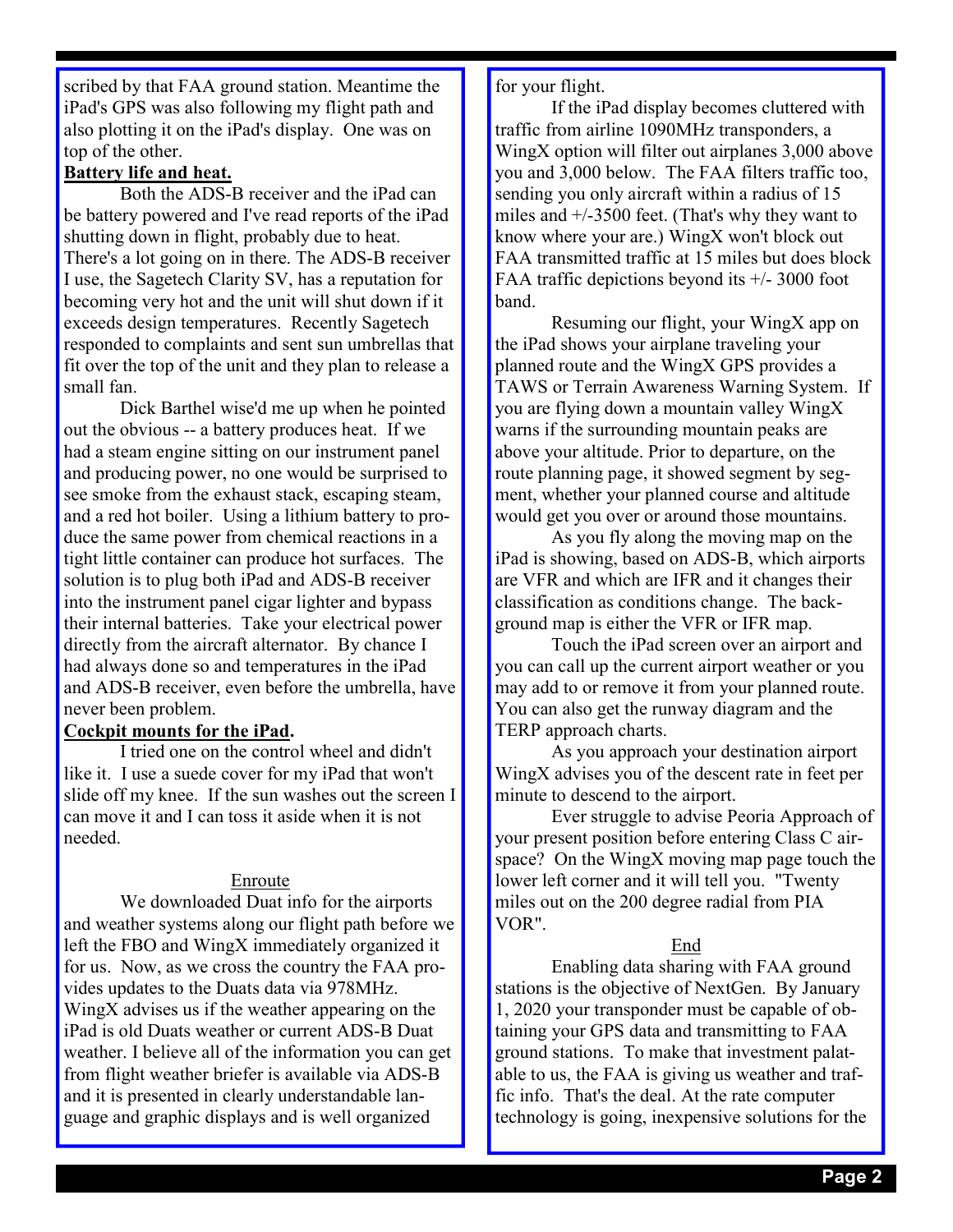ADS-B Out transponder may be available by 2020. I'd advise you to go ahead and buy the iPad, WingX or some other software, and a compatible ADS-B receiver today.

## **A DIGITAL COCKPIT**



 This is a shot of the cockpit in the OneX. What a change from the C-150. All the engine operating instruments are displayed in graphics and numbers and the GPS, navigation, and flying instruments are also all on the one digital panel. Over on the right is a Nexus 7 Google tablet operating an Android system and the application shown is Avare which is free and gives you all the charts published both VFR and IFR. The built in GPS takes care of the navigation. Another free application called In-Flight provides a backup artifical horizon with altitude, airspeed, and heading.

 The Nexus is battery powered and plugged into the 12 v. panel source. The only thing I'm lacking at this point is a transponder and an ELT. I didn't know that an ELT is not required in a single place aircraft and it's not required in any other experimental aircraft during the 40 hour test fly off. The certification inspection was done by Stephanie Williams from the Springfield FSDO and went very well. She was most accommodating and wanted to schedule it before I was ready. I didn't expect that. Of course one of the good reasons for using the FSDO is, it's free. It's the one time the FAA can't charge for their services. N2107X is now an official airplane.

# **Pilots N Paws**

http://pilotsnpaws.org/ By Steve Bonfoey

 If you'd like a reason to fly an organization called 'Pilots n Paws' (PnP) would like to hear from you. They operate a well designed web site and organization assisting dog rescue organizations transporting dogs across the U.S. I learned about them from a newspaper account in the Journal Star recounting a trip by a pilot in Morton who assisted a couple whose dog was placed in a kennel after the two of them were hospitalized following a car accident.

 My first trip turned out to be for a blind Border Collie who had been sent to a foster organization in Canada. When the dog was not adopted the original owner, in Owensboro Kentucky, asked PnP's help to get the dog back so she could give it a home for the rest of its life. I was about the fourth person in the chain.

 Volunteers first took it from Canada to Minneapolis by automobile. Last Sunday another volunteer took it by automobile to Chicago. Andrew James received the dog and would have flown it to Peoria on a VFR night flight but weather made it advisable to drive and because Andrew had a class at Lewis University the next day, he delivered it to us about 10:30 pm Sunday evening.

 Border Collies are very smart dogs with a lot of energy, both of which became apparent. We kept the dog for three nights and it quickly located the walls and furniture. When introduced to my car it jumped in easily but since the dog didn't know how far the drop was I had to lift it out to the ground. When we walked I was the 'seeing-eye' human and discovered you had to be careful around sewer grates, the dog, 'Koda' was attracted by the odors but its feet, all four of them, fell through the grates. Strong dog, could have been a sled dog. As time went on Koda took charge of our walks.

 When you fly for this organization the distance is up to you. In your profile you specify the maximum distance you are willing to fly and whether or not you can provide temporary shelter for the animal. Since you pick the weather, VFR and IFR are equally acceptable. The size of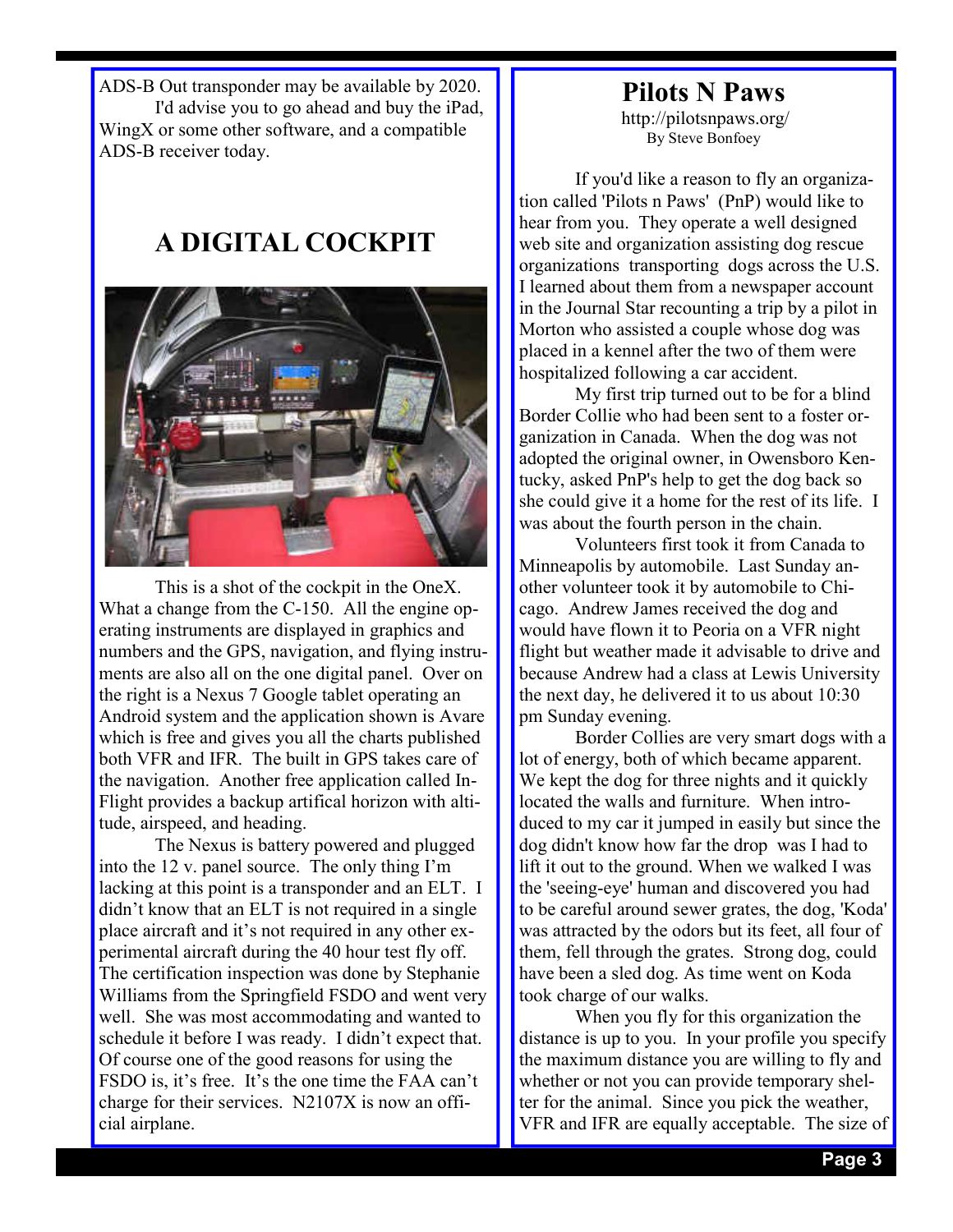the animal and the number of animals you transport is up to you. The organization attempts to weed out those who would take advantage of you for free transportation and in, my experience, those receiving your help need it and are grateful.

 I have a dog transport crate suitable for dogs 20 to 30 lbs or less and with some effort it would fit on the back seat of my C172. It would not fit thru the baggage door. Koda could have been forced into it but I decided not to use it. I covered the back seat with a thick rug and used a car harness called "Easy Rider" which attaches to safety belts or other restraints and Koda slept on the back seat through the two hour trip.

## MINUTES OF EAA 563 BOARD MEETING November 21st 2013 at the Chapter Hanger

 Meeting called to order by President Sam Sisk at 6:59 pm

 Those Board Members in attendance were Sam Sisk, Jerry Pilon, Al Phipps, Morrie Caudill, Jeff Meyer, BobYoung, Al Phipps, Greg LePine, Rob Meyer and Donald Wolcott with three chapter member in attendance.

#### Secretary report:

 The October Board Meeting minutes were read, motion made to accept by Jerry, seconded by Bob and approved by voice vote.

#### Treasurer's report:

 Jerry Pilon provided a report on month to date and year to date income and expenses. Motion to accept by Don, seconded by Bob and approved by voice vote

Membership Committee: One new member

## Publications: No report

Program Chairman Jeff Meyer stated that he will provide a DVD to show for the January Membership meeting. The videos have been well received in the past.

## Property and safety chair:

 Greg stated that the sink has been removed from the end cap and the pidgon hole cabinet will be next.

Public Relations: no report

## Youth outreach:

 Chair Rob Meyer stated that no one has steped forward to volunteer to help with the leadership of the Explorer Post and this presents a great concern as to the future of the Post.

#### Donations:

 Greg stated the Dean Frye has donated a Gull Wing Ultralight to the chapter and has been listed on Ebay for sale.

## OLD Business:

 Sam stated the Jerry Peacock has donated a Dave Clark headset to be sold thru a silent auction at the Chritmas party.

Jerry Pilon reminded us that the Chapter Christmas Party will be the evening of Dec  $6<sup>th</sup>$  at Suzanne's and he will be firming up the food offering for the party.

 The Financial Audit Committee has been formed. This committee is made up of Dave Cook, Kent Lynch and Dick Barthel and Jerry Pilon They will set the dates of their meetings and will start the audit after Dec  $31<sup>st</sup>$ .

## New Business:

 Greg has talked with a teacher at Washington Grade School and will invite the kids from the science class for a Young Eagle event in the spring.

 Rob Meyer talked with Steve Bonfoey and Kent Lynch about forming a committee to recommend to the board how the Chapter could provide an ongoing scholarship program for young people wanting to further their education in the aviation field. This committee will report back to the board with their recommendations.

Meeting adjourned at 8:00

Respectfully submitted: Your Secretary Donald Wolcott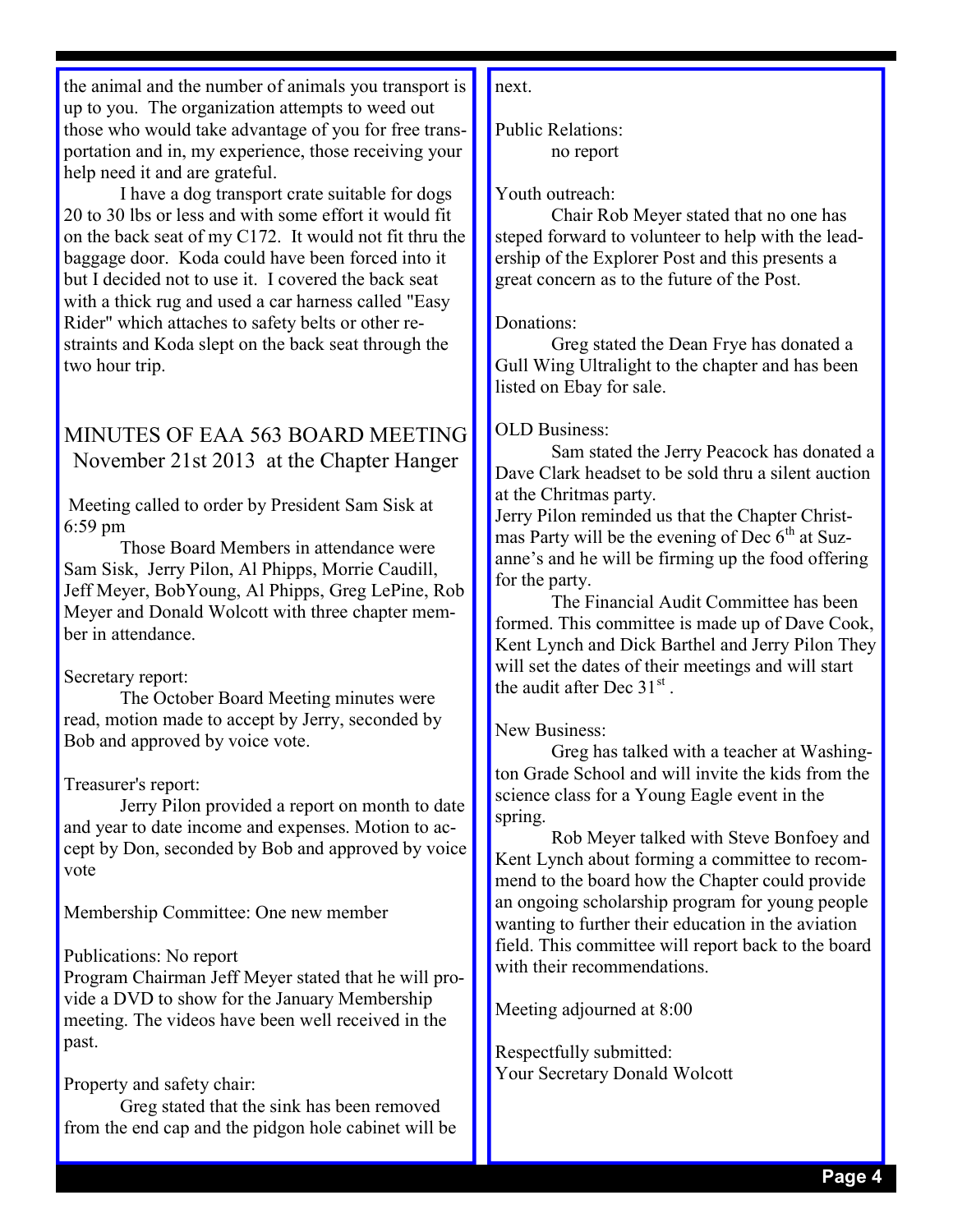Guys and Gals,

I am happy to say that we have our Christmas Party booked. See the info below this E-Mail which is a new page on our Web Site. Simply go to our Web Site and notice the temporary Christmas Party Link (flashing).

On that document is a link to the Restaurant's Web site as well. I am looking forward to the party and the great Restaurant.

Jerry Pilon

Well it's time again for our annual **Christmas Party**. We are particularly excited about the event this year because of the choice of restaurant.

The following is what we know as of this date Sept. 26.

*Place:* SAZANI'S Steak and Pasta House 7327 N Galena Road (Old Jill's) Peoria, IL 61615 PH: (309) 691-3416 **www.sazanis.com**

**Date:** Friday December 6, 2013

*Time:* 6:30 Cocktails, Dinner at 7:00-7:15

*Menu*: We will be eating in the fireplace room which is very nice. The food choices will be from a great buffet which will include RIBS, CHICKEN, FISH, GREEN BEANS WITH BACON, POTATOES, PASTA, DESERT, AND SOFT DRINKS. (more items as well) *Price:* \$10.99 per person. with tax and tip it will be around \$15.00. (Alcohol Bar drinks not included)

I have eaten at this great restaurant on more than one occasion. Other Chapter members have eaten there as well. We can assure all of our members that the food is nothing short of excellent. Check out their web site. *www.sazanis.com*

Jerry Pilon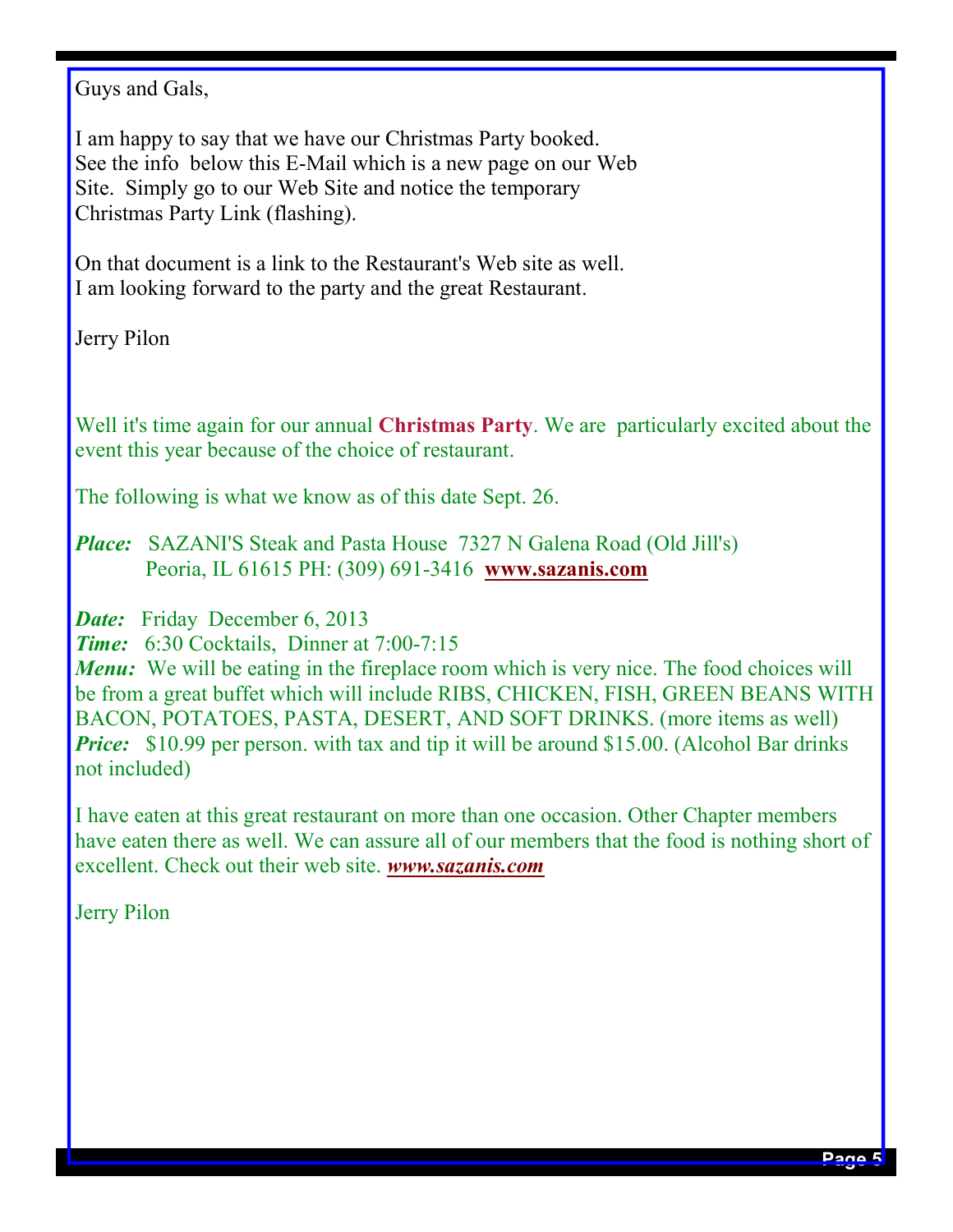## EAA Chapter 563 November 14th, 2013 Chapter Meeting Minutes

President Sam Sisk called the meeting to order at 7:04

Secretary Report: Don read the minutes from the last board meeting

Treasurers report: Jerry Pilon presented the treasures report showing both month to date and year to date numbers. Motion to approve by Dick Barthel seconded by Marty Martin approved by voice vote.

Membership Chair Morrie Caudill reported there were currently 54 paid members.

Program chair Jeff Meyer reported that there will be a video for the January meeting the title of which will be provided at a later date. Publications Chair: No report Special Events Chair: No report

Youth Outreach Chair: Rob Meyer discussed how the Explorer post is progressing. Some of the parents of the Explorers are stepping up an volunteering to help with the running of the Post. Rob stated that he was very appreciative of the help. Rob also discussed some of the projects and and trips that are in the planning.

Donations committee: Greg LePine reported that Dean Fry had donated two projects and a trailer to haul one of the projects in to the Chapter. One of these projects, a Gold Wing Ultralight was on display for the members to see. Greg stated that the trailer need new tires before it can be safely used. After discussion as to what to due with the projects Rob Meyer made a motion and seconded by Steve Bonfoey to put the Gold Wing project up for sale on Ebay. The decision as to what to do with the proceeds will be discussed at the next board meeting.

Jerry Pilon stated that he has put a button on the Chapter web site for those wishing to attend the Christmas party to be able to let him know if they are coming.

Sam Sisk stated that Jerry Peacock will be donating a David Clark headset to the Chapter. Sam felt the best and fairest way to sell this to a chapter member was to have a silent auction for the headset at the Christmas party.

The Chapter budget for 2014 was presented by Jerry Pilon. After discussion a motion to approved was made by Dick Barthel and seconded by Steve Bonfoey. The motion was approved by voice vote.

Sam Sisk presented the slate of officers and directors for 2014 as provided by the nominating committee. He asked if there were any additional nominations from the floor. Hearing none a vote to approve the slate was taken and approved by voice vote.

You 2014 officers and directors are as follows:

President Sam Sisk Vice President Steve Bonfoey Secretary Donald Wolcott Treasurer Jerry Pilon Class II Directors Morrie Caudill, Bob Young, Rob Meyer, Jeff Meyer and Greg LePine

Ron Wright submitted the invoice for the cost of selling the Vari Ez on eBay for \$134. A motion to adjourn the meeting was made by Al Phipps and seconded by Dick Barthel and approved by hardy voice vote.

Respectively Submitted; Your Secretary Donald Wolcott